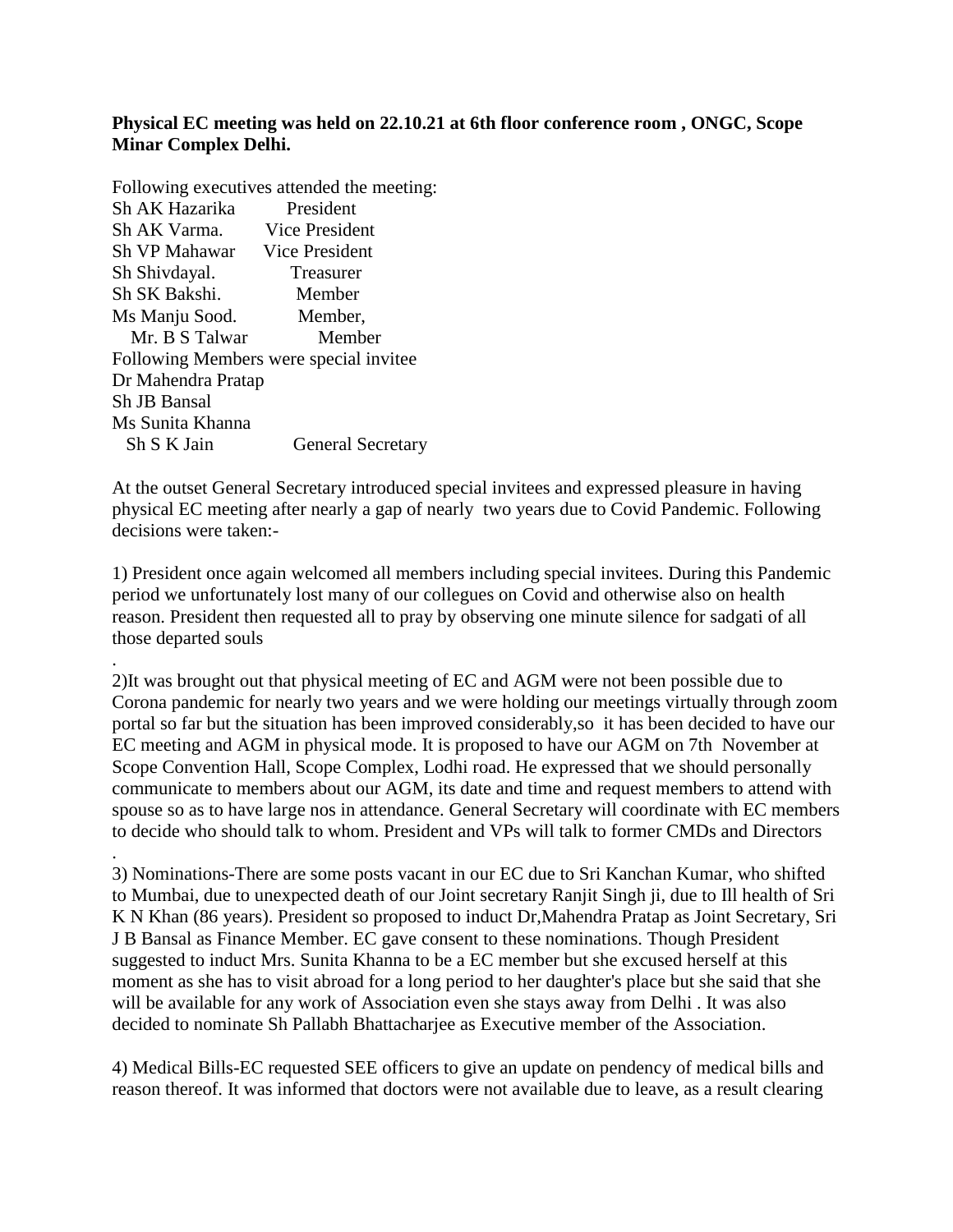of bills delayed which are pending from since June 2021. President also talked to Dr. Verma and requested him to clear medical Bills as sson as possible who confirmed that extra efforts has been put on by Doctors and he is hopefull by mid November all pending Bills of June To September will be cleare.. As on today 912 bills are pending and are likely to be cleared by mid of next month including incoming bills

5) It has also been suggested to request our members to get the medicines through authorised Apollo Pharmacies in their respective locality by submitting prescriptions to ONGC Doctors as far as possible to reduce medical claims. It was decided to nominate Sh Shivdayal as nodal agency for receiving grievances of ex executives of Delhi Unit. All SEE executives were

6)Employment certificate- The issue was raised by Mrs. Sunita Khanna regarding "Employment Certificate". It was informed by her that while ONGC present and Ex executives can do it digitally in Bandhan Portal but the same facility is not available to spouse in case of death of an employee, if spouse wants to update her status to get the facilities. It was decided to take it up appropriately.

thanked by the President for their efforts in clearing Ex executives Medical and other claims.

7)Accounts- Accounts were presented by Sh Shivdayal and read out by Sh JB Bansal and was approved unanimously. For audit we may find a suitable agency on appropriate compensation . Since there was no cheaper option available , EC approved Rs 25000.00 as fees for auditor for the year 2019-20 as it was already committed but suggested to look for some alternate Agency who should be much cheaper for the year 2020-21. Sri Bansal,Sri K C Gupta and Sri Shivdayal to work out.

8)EPS-95. Sri J B Bansal apprised the members about present status of EPS-95. As per his analysis EPFO is not in a position to meet the claim of Employees to pay pension on full Basic + DA as it would be huge burden to central Govt. As a result dates of delivering judgement has been shifted for many years. All writ petitions filed by many central Govt Employees through their Lawyers are now pending with SC. The next date of hearing our case in SC is on 25 th October 2021.

9) Asha Kiran- Efforts shall be made by Association to pursue ONGC Management to expedite issuance of orders on time for release of payment to avoid hardship to our elder members who are entitled to Asha Kiran Benefits

. 10) AGM on 7th Nov- It was informed that there are 40 executives who are above 80 years of age as on 7 th November 2021 are to be felicitated. It was decided to honour them with a beautiful woollen shawl to be procured by Sh Bakshi and Sh Shivdayal.

It was also decided to distribute sweets to all members who attend AGM on the occasion of Festive Season to be arranged by Sh Mahawar.

It was also decided to contact members personally on telephone to invite for AGM and accordingly task will be shared by all EC members.

The meeting ended with thanks to the chair.

.